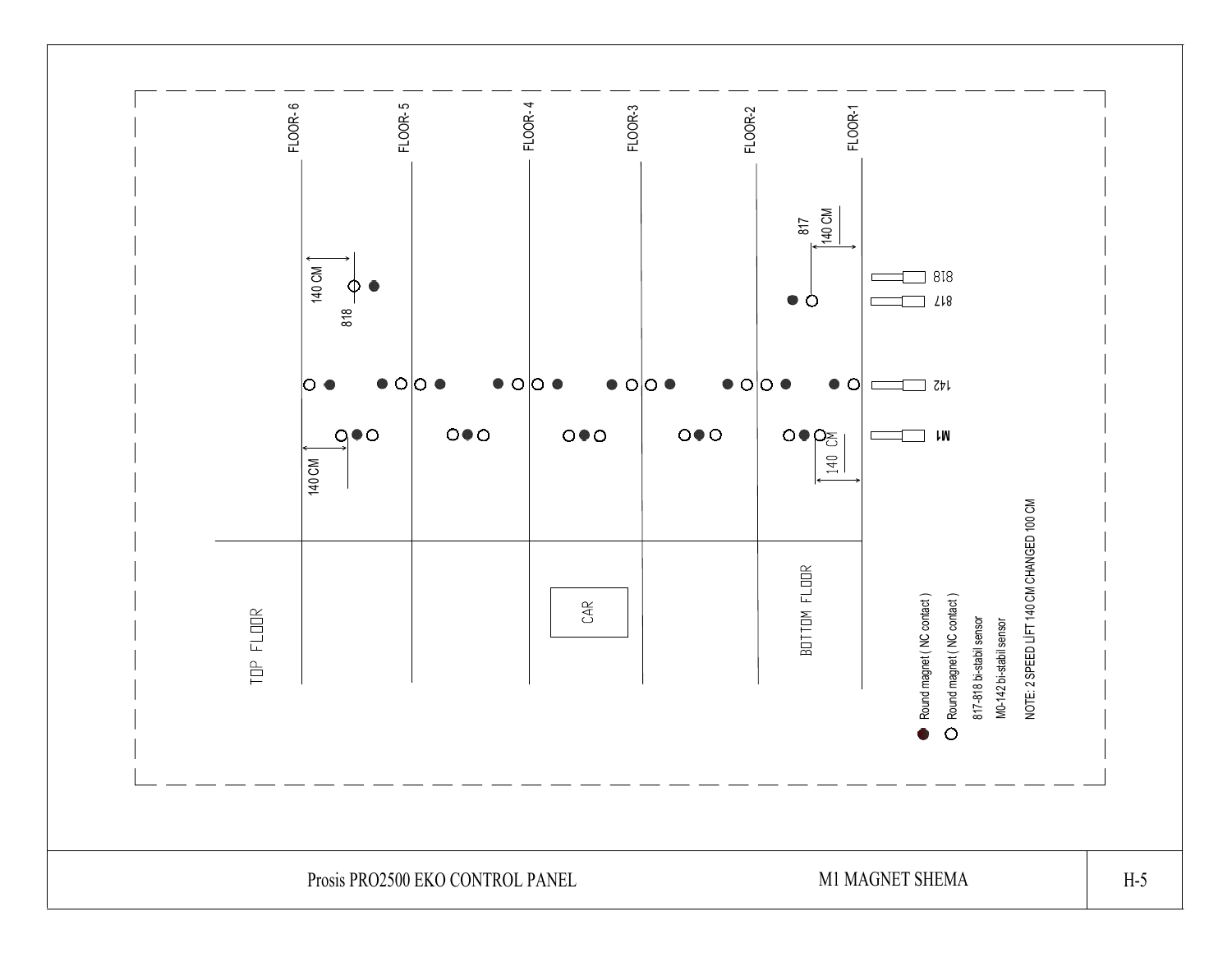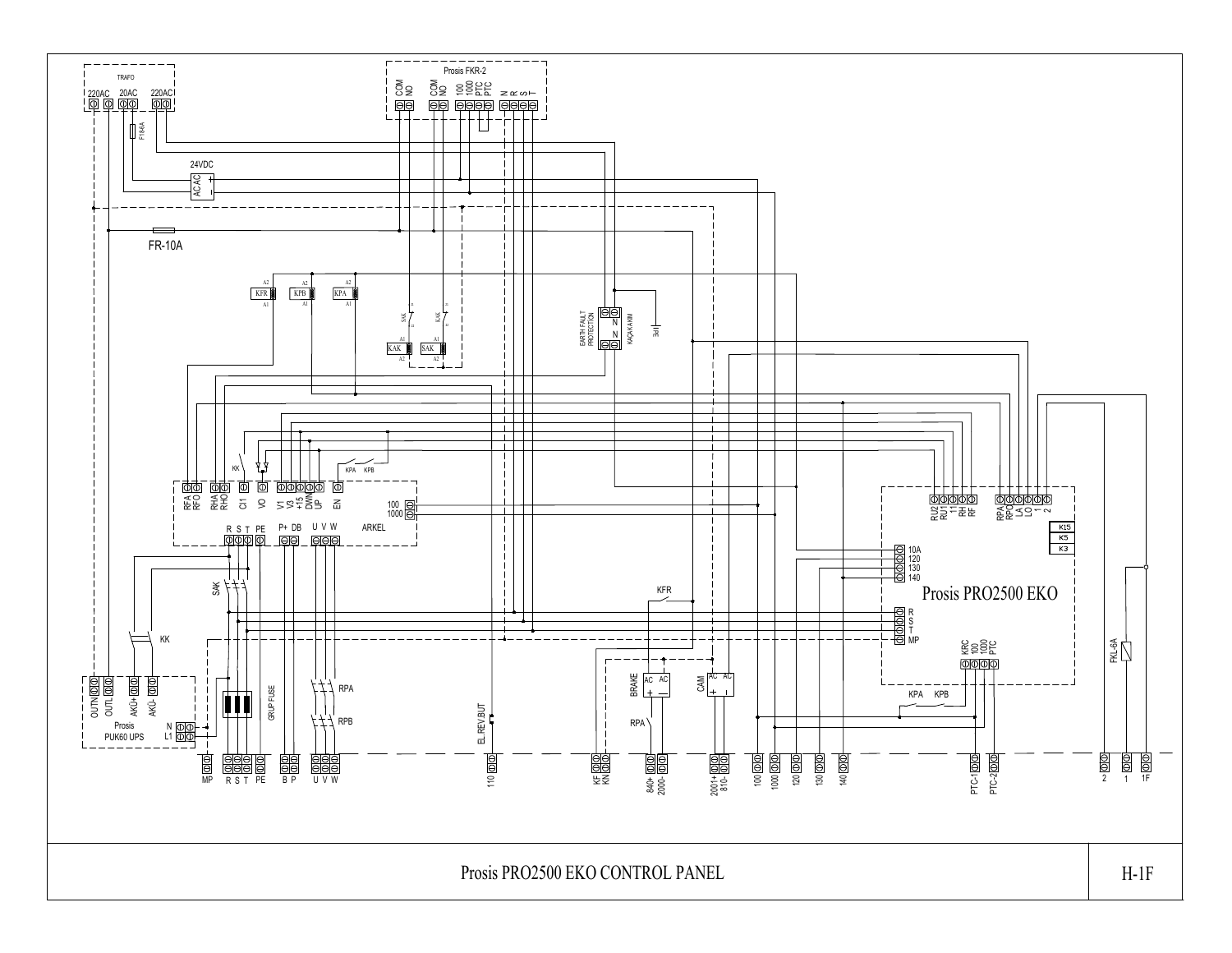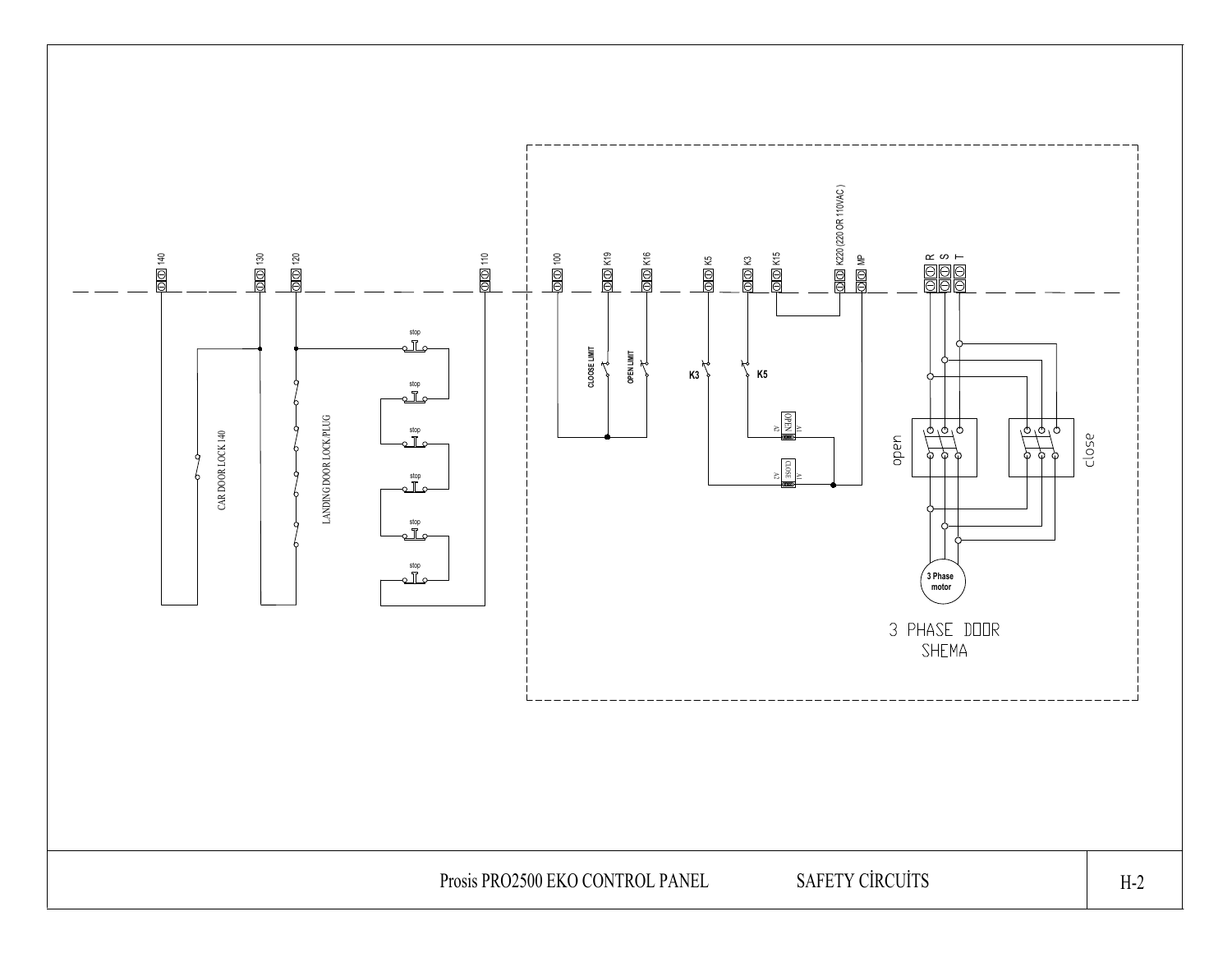

Prosis PRO2500 EKO CONTROL PANEL